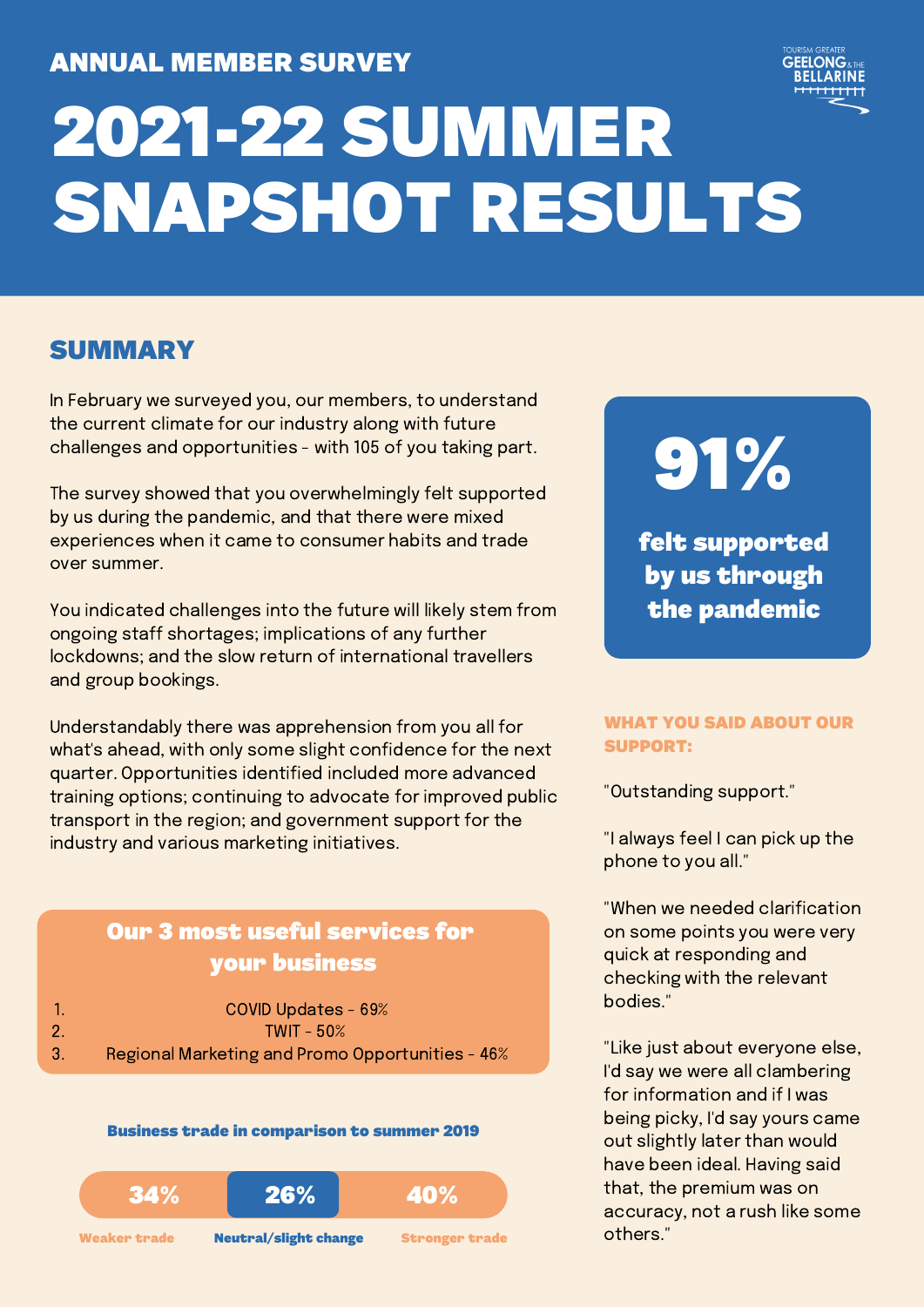How you ordered our strategic priorities by importance (to you)

- 1 Marketing
- 2 Collaboration
- 3 Industry Capability
- 4 Sustainable Destination Development

#### WHAT YOU SAID ON OUR PRIORITIES:

"Because In the short term brand is powerful and driving visitation."

"Brand Geelong is really important to drive demand into the area, which can then be enhanced and protected with sustainability."

"I believe we really just need to get the people here first. Without a strong, recognisable brand we will be overlooked for more popular regions."

"When our region prospers, so do we."

#### Your confidence for Easter trade and the next quarter

| 19%                              | 41%                   | <b>40%</b>                          |
|----------------------------------|-----------------------|-------------------------------------|
| <b>Extreme to modest concern</b> | <b>Mostly neutral</b> | <b>Extreme to modest confidence</b> |

had no change to 2019 69%

consumer demographic

# 59%

of you felt 'advocacy for business support' and 'visitor insights and research' would help your business overcome challenges.



### WHAT YOU SAID ON CONSUMER HABITS:

"Spending more, but less customers."

"People are more organised with bookings. Much easier in 2022."

"Consumers haven't really changed their interests and habits but we have impacted on their level of patronage by not extending our summer trading hours for the first time since we opened...due to the inability to staff the extra hours."

"Lead times for bookings are shorter and are more sensitive to changes."

"More interest in intimate cellar door experiences, average purchases of wine have increased and greater interest by locals exploring the areas around Geelong."

"Not really... The only noticeable change is that visitors are short tempered, unfriendly and have little patience."